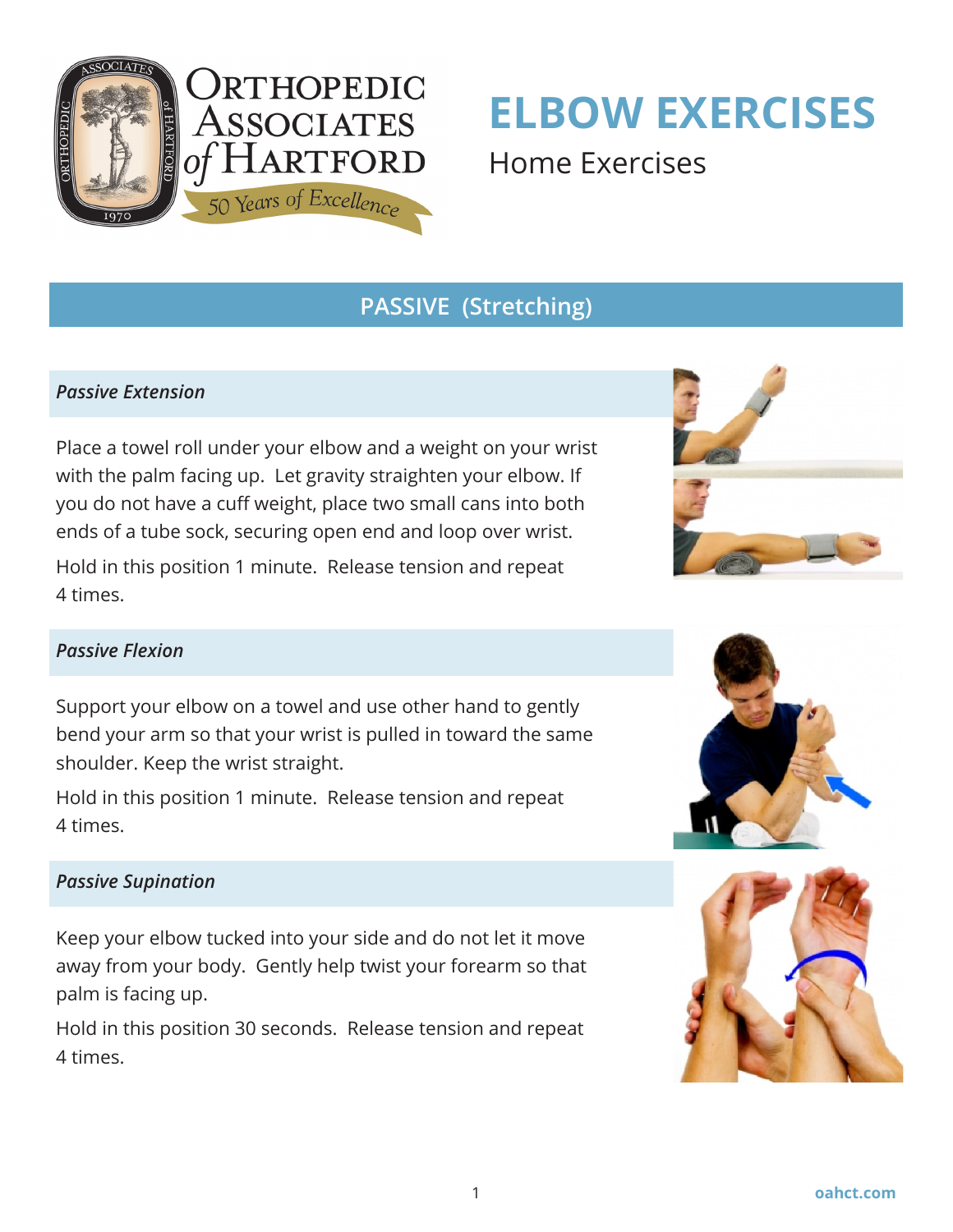## *Passive Pronation*

Keep elbow tucked into your side and do not let it move away from your body. Gently help twist your forearm so the palm is facing down.

Hold in this position 30 seconds. Release tension and repeat 4 times.

# **ACTIVE**

2

#### *Flexion*

Bend elbow without help from the other hand. Hold 3 seconds. Repeat 10 times. Do 3 times/day

#### *Extension*

Place elbow on a towel roll and straighten arm out. Alternatively, you can slide arm out in front of you on a table. Hold 3 seconds. Repeat 10 times. Do 3 times/day

#### *Supination/Pronation*

Keep elbow tucked into your side and do not let it move away from your body. Gently twist your palm up and hold 3 seconds. Twist down and hold 3 seconds. Repeat 10 times. Do 3 times/day









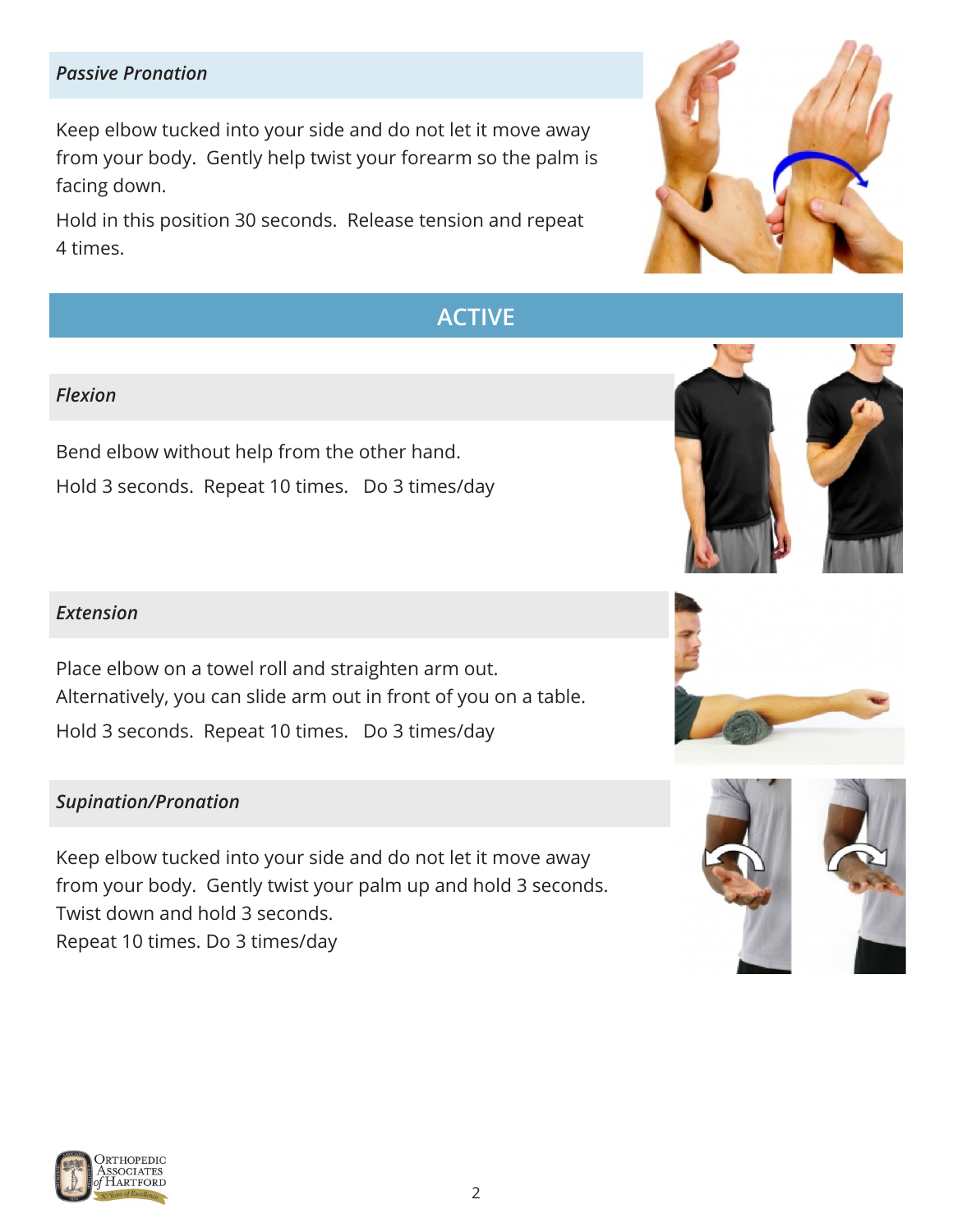# **STRENGTHING**

Start with \_\_\_#. Do 10 repetitions. 1-3 sets. 1xday

## *Extension (pick only one)*

These three exercises all strengthen the same muscle. Pick one. Start with the elbow bent and straighten elbow. Keep wrist in a straight position throughout the motion. Slowly relax to the starting position.



#### *Flexion*

These two exercises work the same muscle. Pick one. Start with arm by side and bend elbow up with your palm facing you. Keep the wrist in a straight position throughout the motion.